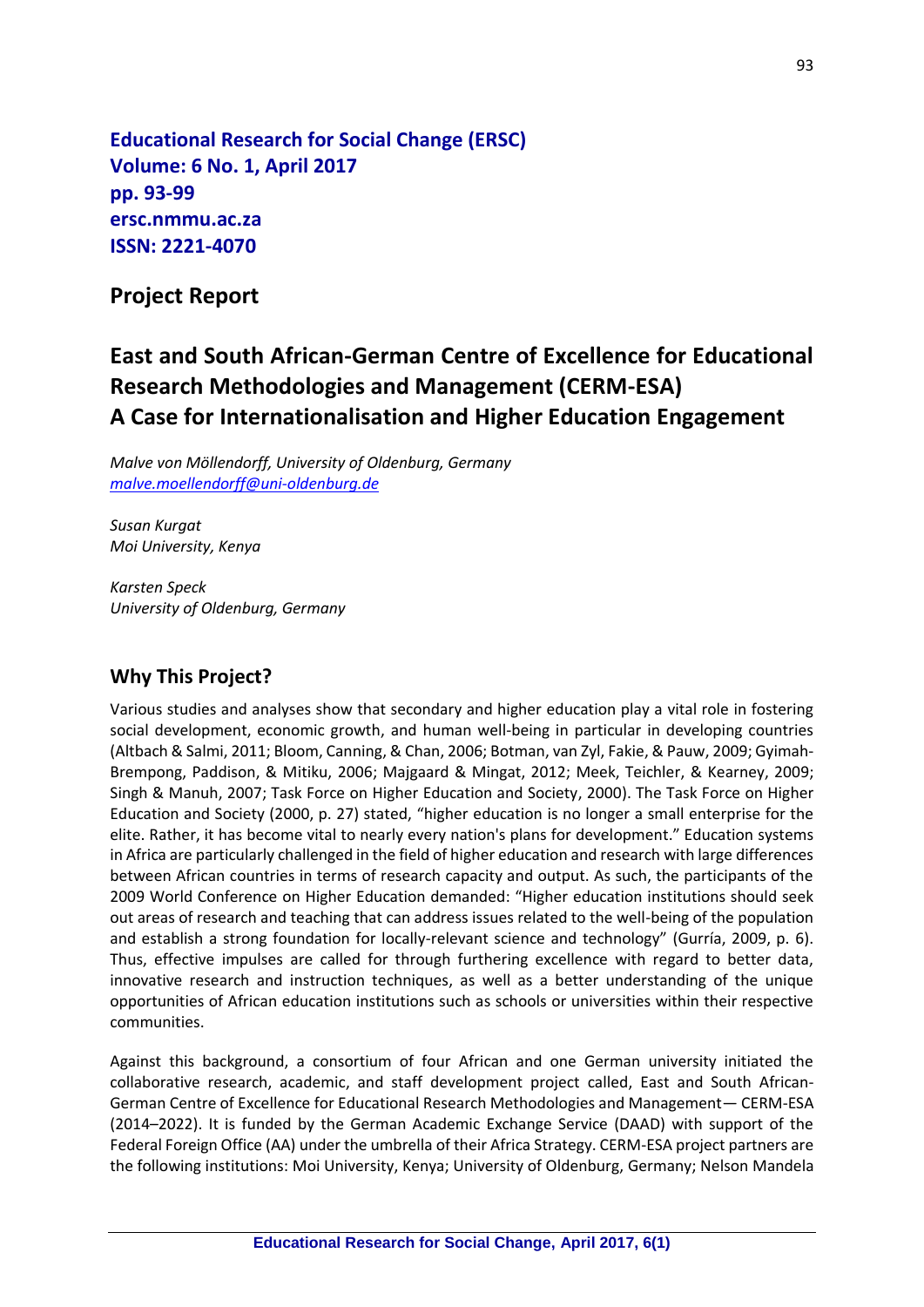Metropolitan University (NMMU), South Africa; University of Dar es Salaam, Tanzania; Uganda Management Institute.

This report provides a brief introduction to the theoretical approaches CERM-ESA employs and to the project's activities and structures relevant to educational research for social change and Africanisation.

# **Theoretical Approach**

Looking from a German perspective, CERM-ESA could be viewed as a development cooperation project and hence, development theory would be the one to refer to. However, the concept of development has been target of much critique in the past two decades as an ideology of the West/North and as a hierarchical concept that promotes cultural imperialism (Ziai, 2007). For CERM-ESA as a collaborative project, development theory would by no means represent a shared perspective on the joint endeavour and common objectives. Rather, CERM-ESA has been conceptualised and is operating within the two broad frameworks of a) internationalisation of higher education institutions, understood as the effort of universities to include an international and intercultural dimension into their teaching, research, and service functions and be responsive to their global environments (Qiang, 2003), and b) higher education engagement, understood as the social responsibility of higher education institutions to form partnerships with other societal actors and communities, to foster interdisciplinary collaboration and impact positively on the society (Fear & Sandmann, 2016; Fitzgerald, Bruns, Sonka, Furco, & Swanson, 2012; Pinheiro, Langa, & Pausits, 2015).

#### **Internationalisation**

Most literature distinguishes between four different approaches to internationalisation of higher education institutions: 1) the *activity approach*, which focuses on academic exchange and the curriculum, 2) the *competency approach*, which focuses on the development of skills and competencies in students and staff, 3) the *ethos approach*, which promotes the values and culture of multi-perspectivity and intercultural initiatives, and 4) the *process approach*, which focuses on integrating an international/intercultural perspective sustainably into various activities, policies, and procedures (Qiang, 2003, pp. 250–251).

According to the literature, internationalisation of higher education institutions is mainly based on political, economic, educational, or cultural/social rationales, while there seems to be a general tendency towards a dominance of economic rationales and of global competitiveness that have driven internationalisation at universities for the past 20 years in most parts of the world (Jiang, 2008; Knight, 2007; Qiang, 2003).

Jowi (2009) reminded us that internationalisation efforts of higher education institutions in Africa just like in the rest of the world—reflect the historical and cultural contexts as well as the needs and priorities of their particular society. In general, he identified the need for institutional and academic strengthening as the dominant rationale for African universities to internationalise themselves (Jowi, 2009).

#### **Higher education engagement**

The second conceptual framework employed to explain CERM-ESA's rationale and activities, namely higher education engagement or social responsibility, explains CERM-ESA's underlying model of social transformation. In 1996, Boyer called on higher education institutions to become a "vigorous partner" contributing to solutions for the "most pressing social, civic, economic, and moral problems" (p. 18). Ostrander (2004) described the main concerns of this movement as "grounding academic knowledge in real-world conditions, connecting knowledge to practice, bringing academics and practitioners into closer relationships, improving conditions in local communities, and building democracy and civil society" (p. 74). As the third core function of universities besides research and teaching, engagement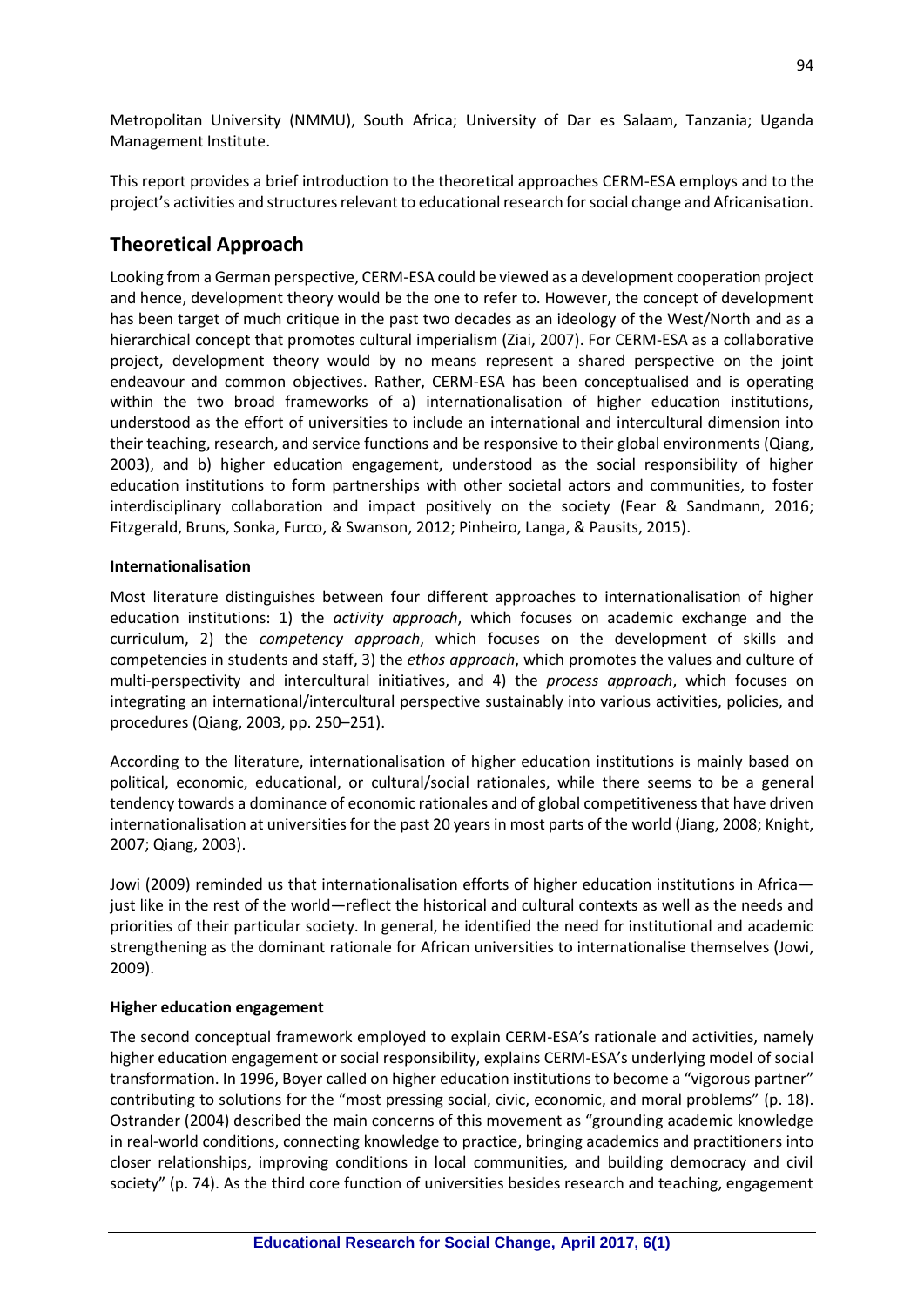can therefore be described as the universities' commitment to producing knowledge that benefits society and that produces students for productive citizenship in a democratic society (Fitzgerald et al., 2012). Various models and concepts exist for (the scholarship of) engagement that refer to theories like institutional change theory and knowledge transfer or democratisation theory. Bringle and Hatcher's (2011) engagement model comprises four main characteristics which point out that engagement should be 1) scholarly (activities and products), 2) cross-cutting (in research, teaching, and service), 3) reciprocal and mutually beneficial, and 4) embrace values of a civic democracy (Bringle & Hatcher, 2011). CERM-ESA has adopted this model as a conceptual framework for its programmes because it concurs with the objectives of the partner institutions. In their mission statements, the five higher education institutions refer to their social responsibility to form partnerships with stakeholders, for example, "for the betterment of society" (Moi University, n. d. ) or that "will make a critical and constructive contribution to regional, national and global sustainability" (NMMU, n. d.).

# **CERM-ESA Objectives**

CERM-ESA's overall objective has been identified as to establish a centre of excellence in educational research methodologies and management that is visible to society and to the international scientific community by delivering excellent academic results, which will serve as a basis for evidence-based decision making for improving educational practice. The specific project objectives within the three programme pillars illustrate the academic rationale of this international cooperation:

- Research Programme: Advancing and expanding excellent and innovative educational research on methodologies, instruction techniques, and management strategies for African contexts.
- Academic Programme: Teaching and training of future educational leaders in terms of research methodologies, innovative management solutions, and instruction techniques at master's and doctoral levels.
- Staff Development Programme: Advancing capacity building and staff development in academia and management of the participating universities in effective university instruction and management for (future) leaders, and sustainable institution building.

In order to frame the research activities in such a way that they contribute to social change and Africanisation, the following four umbrella topics have been identified by the partners:

- Educational research methodologies and higher education in specific African contexts.
- Science education and education for sustainable development.
- Community schools, leadership, and management for social development.
- Languages, intercultural communication, indigenous knowledge, and arts.

## **What Have We Found out So Far?**

After 2 ½ years into the existence of CERM-ESA, we can draw first conclusions on the project's achievements and potentials concerning all three objectives (research, academic, staff development) and the North–South and South–South cooperation between the four African and one German partner. For the purpose of this project report, the main activities and collaboration structures are valued against the project's contributions to internationalisation and engagement in the table below.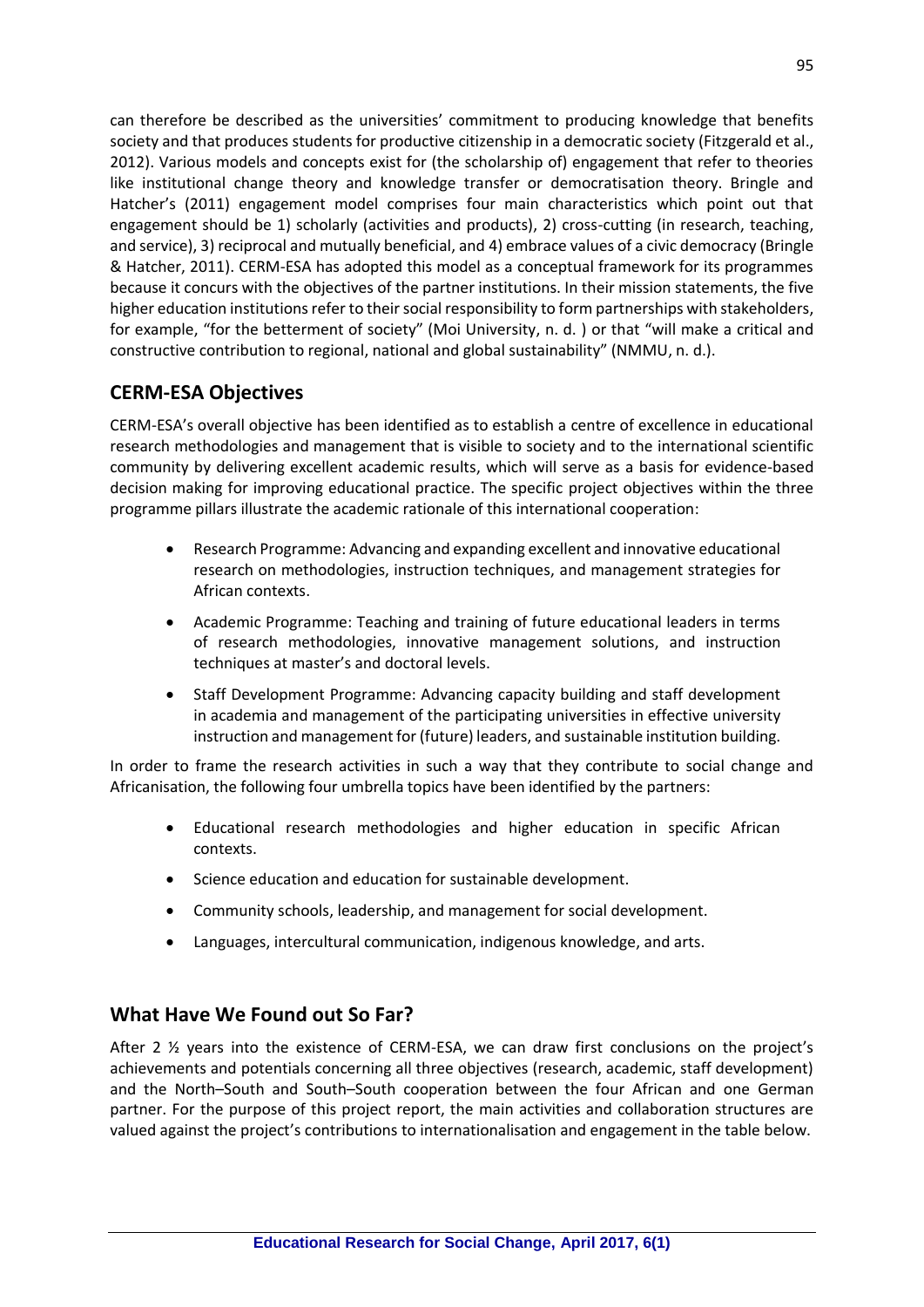|                                            | <b>Measures and Activities</b>                                                  | <b>Contribution to</b><br>Internationalisation                                                                         | <b>Contribution to Engagement</b>                                                                                |
|--------------------------------------------|---------------------------------------------------------------------------------|------------------------------------------------------------------------------------------------------------------------|------------------------------------------------------------------------------------------------------------------|
| Cooperation structure                      | Bi-annual steering committee<br>meetings: decisions made by<br>all partners     | - regular cross-country<br>meetings<br>- visibility at host university                                                 | Ensures:<br>- that the programmes are<br>relevant and beneficial to all<br>partners                              |
|                                            | International advisory board:<br>experts for Africanisation                     | - transfer of knowledge and<br>expertise                                                                               | - guidance and critical<br>reflection is provided on<br>African contexts &<br>methodologies                      |
|                                            | Building a CERM-ESA faculty:<br>all alumni and participants                     | - forum for educationists of<br>all five partner institutions                                                          | - a broad collaboration and<br>interdisciplinary basis for the<br>project                                        |
| Research                                   | Online learning platform                                                        | - online collaboration for staff<br>and students                                                                       | - sharing of resources and best<br>practices                                                                     |
|                                            | 4 umbrella topics and research<br>teams                                         | - relevant topics for all<br>partner regions                                                                           | - focus on social change and<br>improvements                                                                     |
|                                            | Contextualised & evidence-<br>based methodologies                               | - internationally comparative<br>topics                                                                                | - advancing participatory, arts-<br>based, action research and<br>other forms of engaged<br>methodologies        |
|                                            | Co-supervision of theses                                                        | - cross-country collaboration<br>in supervision                                                                        | - mutual support and ensuring<br>best practice                                                                   |
|                                            | Participation in international<br>conferences                                   | - support for schools/<br>faculties of education to be<br>internationally visible                                      | - disseminating research<br>methodologies and results<br>from African contexts                                   |
| demic/Teaching<br>Aca<br>Staff development | Annual CERM-ESA schools on<br>research methodologies for<br>scholarship holders | - regular student and lecturer<br>exchange<br>- international perspectives                                             | - focus on ethical questions,<br>engagement, leadership and<br>change                                            |
|                                            | Students' visits to co-<br>supervisors                                          | - international experience                                                                                             | - exposure to other<br>community outreach activities<br>and methods                                              |
|                                            | New master's programme,<br>Education Research, at Moi<br>University             | - joint curriculum<br>development, teaching and<br>co-supervision                                                      | - innovative, contextualised<br>research methodologies for<br>social change                                      |
|                                            | Short learning programme<br>research supervision                                | - learning and knowledge<br>transfer in international<br>scientific communities                                        | - engaged supervision<br>practices and skills<br>development                                                     |
|                                            | Principals' and teachers' days                                                  | - in-service training according<br>to international standards<br>and with contributions by<br><b>CERM-ESA partners</b> | - direct knowledge transfer in<br>various directions,<br>transdisciplinary collaboration,<br>mutually beneficial |
|                                            | Methodology skills<br>development cross-universities                            | - multidirectional knowledge<br>transfer (South-South and<br>North-South/South-North)                                  | - focus on particular<br>methodologies for social<br>change                                                      |

#### **Table 1: Significance for Social Change and Africanisation**

The table shows how CERM-ESA has conceptualised *internationalisation* and *engagement* as crosscutting issues that are central to a) its academic rationale and three objectives, b) the organisational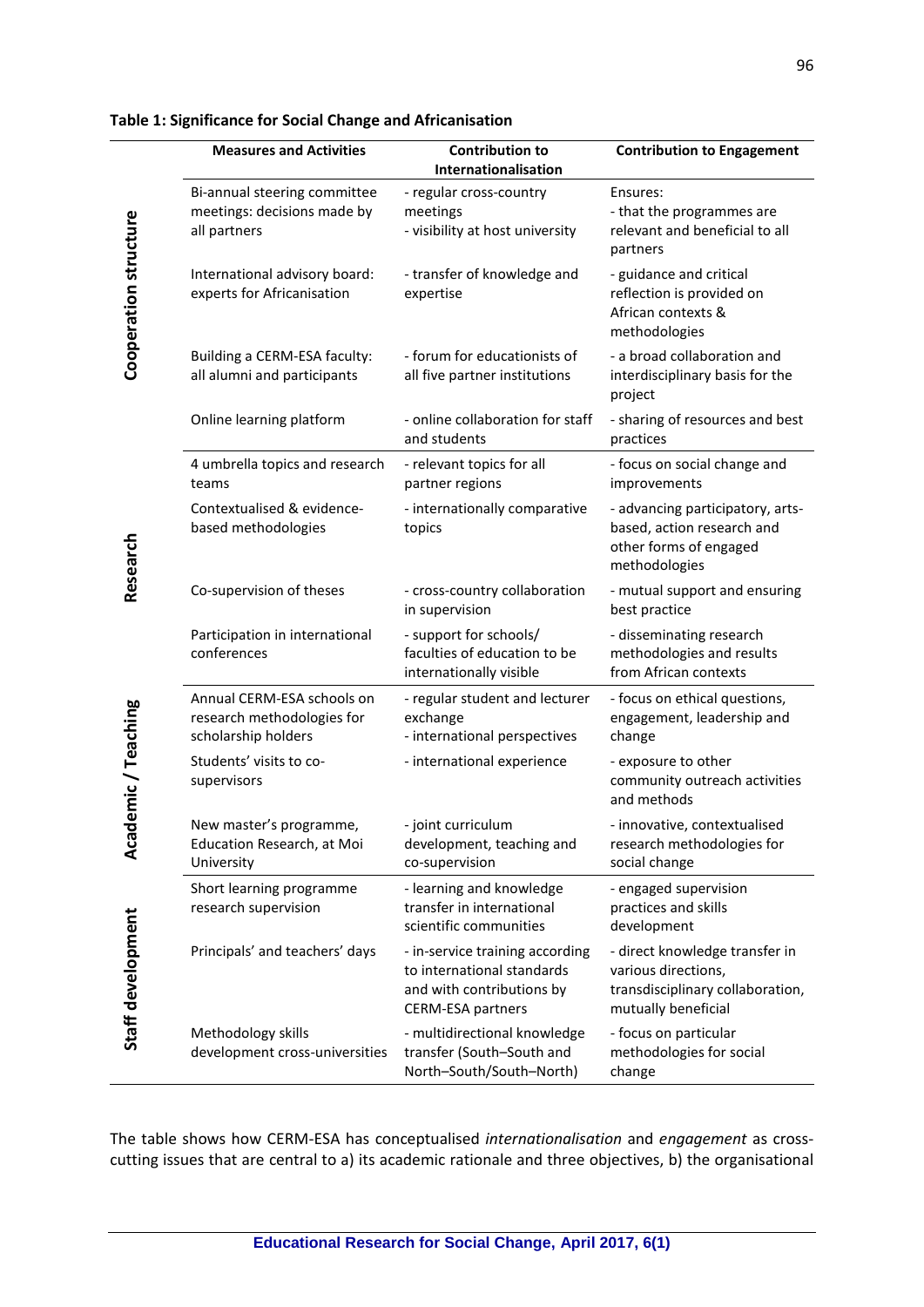structure and mode of collaboration, c) the research topics and methodologies, and d) to all its activities within the three programme lines.

With regard to social change and Africanisation, the academic rationale and three objectives (a) support the African partner universities in their efforts to produce more highly qualified graduates to meet the identified societal needs to more teaching and research capacities in the universities. Following the introduction of free primary education (2003) and free secondary education (2008) in Kenya, as an example, student numbers in universities have gone up rapidly and hence, the need for qualified university lecturers is blatant (Gudo, Olel, & Oanda, 2011; Ndirangu & Udoto, 2011). The organisational structure and mode of collaboration within CERM-ESA (b) follows the understanding that a positive impact and change can only be reached if we build a partnership between equals where global conditions of asymmetrical power relations, inequalities, and long histories of injustices are reflected upon and dealt with. North–South/South–South and university-communities partnerships that don't employ a deficit-based and Eurocentric approach to service, cooperation, and education are still at the margins and need to be brought to the centre (Martin & Griffiths, 2012; Odora Hoppers, 2001). A core element of addressing issues of social change and Africanisation are the topics CERM-ESA focuses on in its research and the integration of indigenous knowledge and methodologies (c). The individual research projects of CERM-ESA scholarship holders address issues like gender and sexuality education, mother-tongue based education in multilingual settings, humanising pedagogy, the integration of indigenous knowledge in science education, and early learning advancement through guided play. The employed methodologies are not a mere duplicate of what has been applied and tested in European or US contexts, but they are rooted in and developed or adapted for the specific African contexts. Built into the methodologies are ways of giving back to the research participants and the institutions to support the forces driving change towards more social justice in the particular area of interest (Chilisa, 2011; Denzin & Lincoln, 2008). The capacity building, teaching, research, and community activities CERM-ESA carries out (d) are conceptualised as a comprehensive approach to drive social development and Africanisation from various angles. While the activity and ethos approach to internationalisation has dominated so far, the process and competency approach will become more important in the years to come. A critical reflection and review of how the research projects of CERM-ESA's scholarship holders have contributed to the knowledge about African grounded methodologies and solutions for educational challenges in African contexts that are needed for social change to happen, is still in progress. However, first results suggest that educational research, teaching, and staff development framed by engagement in African contexts can benefit tremendously from international collaboration, especially within Africa.

### **References**

- Altbach, P. G., & Salmi, J. (Eds.). (2011). *The road to academic excellence: The making of world-class research universities*. Washington DC, USA: World Bank.
- Bloom, D. E., Canning, D., & Chan, K. 2006). *Higher education and economic development in Africa*. Washington DC, USA: World Bank.
- Botman, H. R., van Zyl, A., Fakie, A., & Pauw, C. (2009). A pedagogy of hope: Stellenbosch University's vision for higher education and sustainable development. Retrieved from [https://digital.lib.sun.ac.za/bitstream/handle/10019.2/4467/botman\\_pedagogy\\_2009.pdf?seque](https://digital.lib.sun.ac.za/bitstream/handle/10019.2/4467/botman_pedagogy_2009.pdf?sequence=3) [nce=3](https://digital.lib.sun.ac.za/bitstream/handle/10019.2/4467/botman_pedagogy_2009.pdf?sequence=3)
- Boyer, E. L. (1996). The scholarship of engagement*. Bulletin of the American Academy of Arts and Sciences, 49*(7), 18–33.
- Bringle, R., & Hatcher, J. (2011). Student engagement trends over time. *Handbook of engaged scholarship: Contemporary landscapes, future directions, 2*, 411–430.
- Chilisa, B. (2011). *Indigenous research methodologies*. London, UK: SAGE.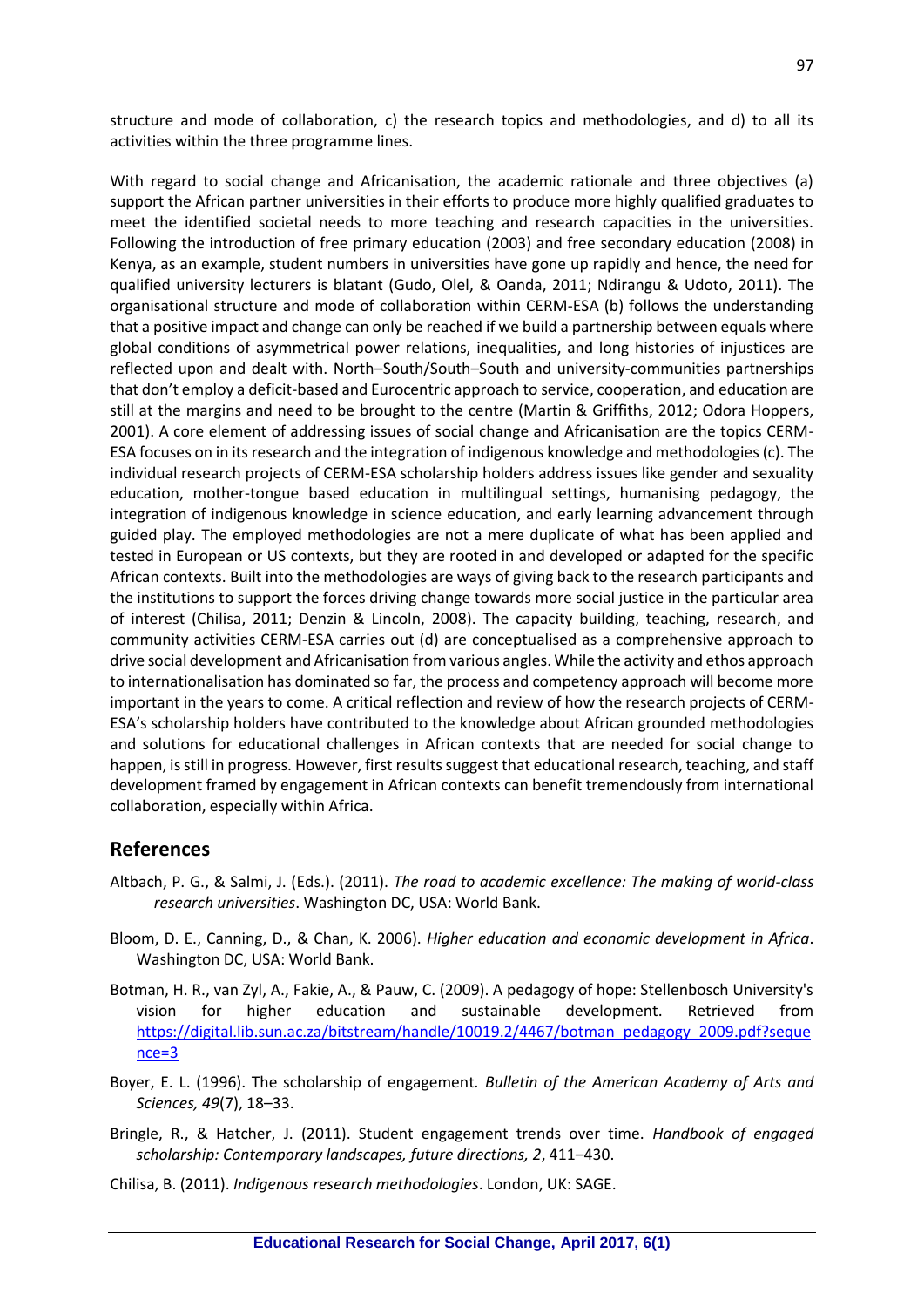- Denzin, N. K., & Lincoln, Y. S. (2008). *Handbook of critical and indigenous methodologies*. London, UK: SAGE.
- Fear, F. A., & Sandmann, L. R. (2016). The "New" scholarship: Implications for engagement and extension. *Journal of Higher Education Outreach and Engagement*, *20*(1), 101–112.
- Fitzgerald, H. E., Bruns, K., Sonka, S. T., Furco, A., & Swanson, L. (2012). The centrality of engagement in higher education. *Journal of Higher Education Outreach and Engagement, 16*(3), 7–28.
- Gudo, C. O., Olel, M. A., & Oanda, I. O. (2011). University expansion in Kenya and issues of quality education: Challenges and opportunities. *International Journal of Business and Social Science*, *2*(20). Retrieved from http://www.ijbssnet.com/journals/Vol\_2\_No\_20\_November\_2011/22.pdf
- Gurría, Á. (2009). *The new dynamics of higher education and research for societal change and development*, UNESCO World Conference on Higher Education. Retrieved from http://www.oecd.org/edu/thenewdynamicsofhighereducationandresearchforsocietalchangeand development.htm
- Gyimah-Brempong, K., Paddison, O., & Mitiku, W. (2006). Higher education and economic growth in Africa. *The Journal of Development Studies, 42*(3), 509–529.
- Jiang, X. (2008). Towards the internationalisation of higher education from a critical perspective. *Journal of Further and Higher Education, 32*(4), 347–358.
- Jowi, J. O. (2009). Internationalization of higher education in Africa: Developments, emerging trends, issues and policy implications. *Higher Education Policy, 22*(3), 263–281.
- Knight, J. (2007). Internationalization: Concepts, complexities and challenges*.* In J. J. F. Forest & P. G. Altbach (Eds.), *International handbook of higher education* (pp. 207–227). Dordrecht, Netherlands. Springer.
- Majgaard, K., & Mingat, A. (2012). *Education in sub-Saharan Africa: A comparative analysis*. Washington DC, USA: World Bank.
- Martin, F., & Griffiths, H. (2012). Power and representation: A postcolonial reading of global partnerships and teacher development through North–South study visits. *British Educational Research Journal, 38*(6), 907–927.
- Meek, L. V., Teichler, U., & Kearney, M-L. (Eds.). (2009). Higher education, research and innovation, changing dynamics: Report on the UNESCO forum on higher education research and knowledge, 2001–2009. Retrieved from<http://unesdoc.unesco.org/images/0018/001830/183071E.pdf>
- Moi University. (n. d.). *Mission*. Retrieved from https://www.mu.ac.ke/index.php/vision-mission
- Ndirangu, M., & Udoto, M. O. (2011). Quality of learning facilities and learning environment: Challenges for teaching and learning in Kenya's public universities. *Quality Assurance in Education*, *19*(3), 208–223.
- Nelson Mandela Metropolitan University. (n. d.). *Mission.* Retrieved from http://www.nmmu.ac.za/About-NMMU/Our-impact/Mission,-Vision-Values
- Odora Hoppers, C. A. (2001). Poverty power and partnerships in educational development: A postvictimology perspective. *Compare: A Journal of Comparative and International Education*, *31*(1), 21–38.
- Ostrander, S. A. (2004). Democracy, civic participation, and the university: A comparative study of civic engagement on five campuses. *Nonprofit and Voluntary Sector Quarterly, 33*(1), 74–93.
- Pinheiro, R., Langa, P.V., & Pausits, A. (2015). The institutionalization of universities' third mission: Introduction to the special issue. *European Journal of Higher Education, 5*(3), 227–232.